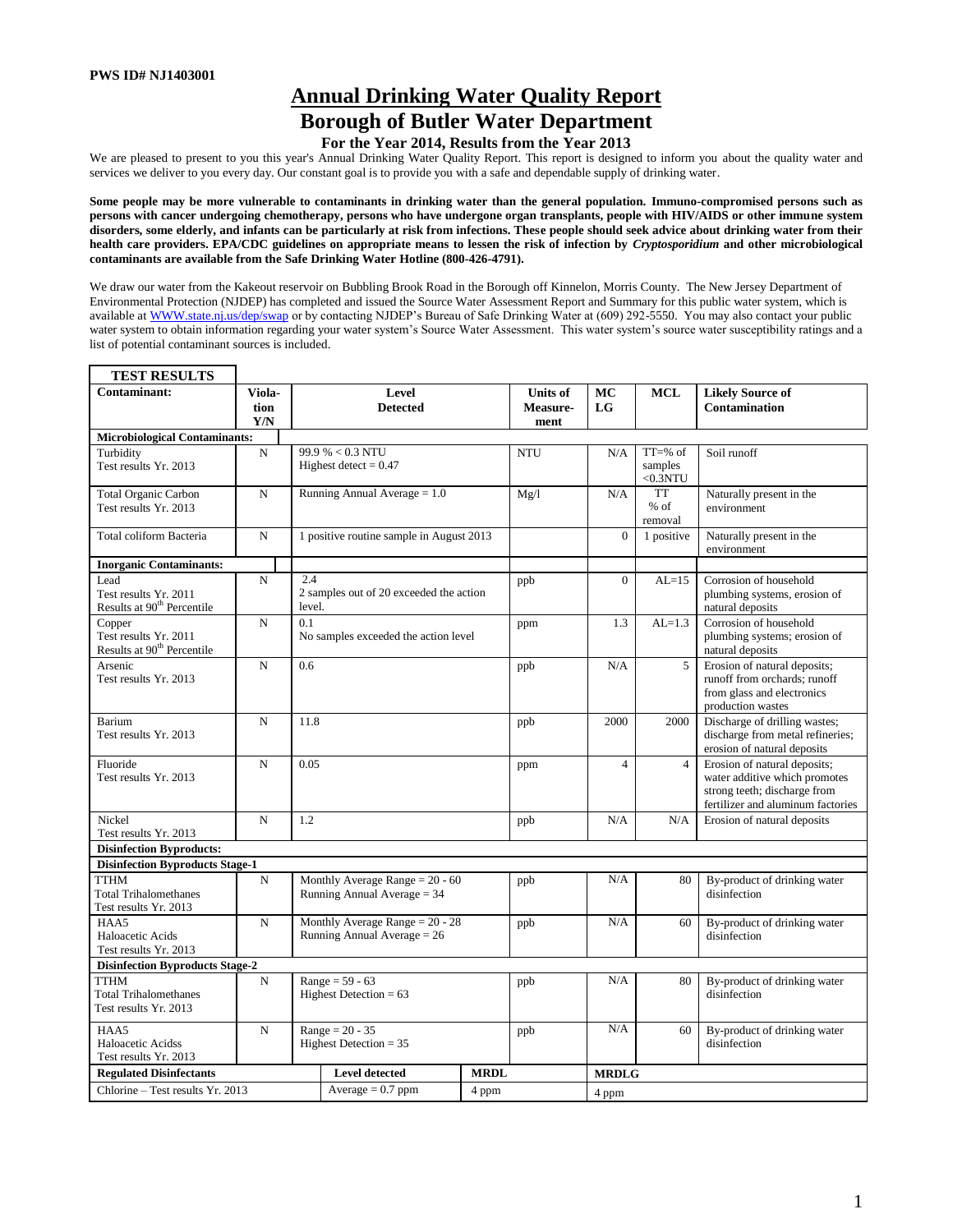A new Disinfection Byproduct Rule called Stage II took effect for this water system in 2013. The first compliance calculations for this system will be available after the third quarter of 2014 once a full year of monitoring has been completed. After the third quarter of 2013, Stage I was phased out. Stage II HAA5 and TTHM compliance is based on the locational running annual average (LRAA) calculated at each monitoring location. The LRAA for Stage II HAA5s and TTHMs is not included in this report since Stage II monitoring began in the fourth quarter of 2013, so there was only results for one quarter of 2013 and the LRAA calculation is based on four completed quarters of results.

**We had a positive routine Total Coliform (TC) Bacteria sample in August 2013. We immediately re-sampled all test results were negative. Coliforms are bacteria that are naturally present in the environment and are used as an indicator that other, potentially-harmful, bacteria may be present. Coliforms were found in more samples than allowed and this was a warning of potential problems.**

### **For additional information:**

If you have any questions about this report or concerning your water utility, please contact Ed Becker, Chief Water Treatment Plant Operator at 973-838- 1146. If you want to learn more, please attend any of our regularly scheduled meetings. Meetings are held at Borough Hall, 1 Ace Road, on the third Tuesday of each month at 7:00 p.m.

The Butler Water Department routinely monitors for over 80 contaminants in your drinking water according to Federal and State laws. This table lists only those contaminants detected, and shows the results of our monitoring from January 1<sup>st</sup> to December 31<sup>st</sup>, 2013. The state allows us to monitor for some contaminants less than once per year because the concentrations of these contaminants do not change frequently. Some of our data, though representative, are more than one year old.

#### **Potential sources of contamination:**

The sources of drinking water (both tap water and bottled water) include rivers, lakes, streams, ponds reservoirs, springs, and wells. As water travels over the surface of the land or through the ground, it dissolves naturally occurring minerals and, in some cases, radioactive material, and can pick up substances resulting from the presence of animals or from human activity.

Contaminants that may be present in source water include:

- Microbial contaminants, such as viruses and bacteria, which may come from sewage treatment plants, septic systems, agricultural livestock operations, and wildlife.
- Inorganic contaminants, such as lasts and metals, which can be naturally-occurring or result from urban storm water runoff, industrial or domestic wastewater discharges, oil and gas projection, mining, or farming.
- Pesticides and herbicides, which may come from a variety of sources such as agriculture, urban storm water runoff, and residential uses.
- Organic chemical contaminants, including synthetic and volatile organic chemicals, which are byproducts of industrial processes and petroleum production, and can, also come from gas stations, urban storm water runoff, and septic systems.
- Radioactive Contaminants, which can be naturally-occurring or be the result of oil and gas production and mining activities.

In order to ensure that tap water is safe to drink, EPA prescribes regulations which limit the amount of certain contaminants in water provided by public water systems. Food and Drug Administration regulations establish limits for contaminants in bottled water, which must provide the same protection for public health.

Drinking water, including bottled water, may reasonably be expected to contain at least small amounts of some contaminants. The presence of contaminants does not necessarily indicate that the water poses a health risk. More information about contaminants and potential health effects can be obtained by calling the Environmental Protection Agency's Safe Drinking Water Hotline at 1-800-426-4791.

## **Definitions:**

In the following table you will find many terms and abbreviations you might not be familiar with. To help you better understand these terms we've provided the following definitions:

Non-Detects (ND) - laboratory analysis indicates that the constituent is not present.

Parts per million (ppm) or Milligrams per liter (mg/l) - one part per million corresponds to one minute in two years or a single penny in \$10,000. Parts per billion (ppb) or Micrograms per liter - one part per billion corresponds to one minute in 2,000 years, or a single penny in \$10,000,000. Picocuries per liter (pCi/L) - picocuries per liter is a measure of the radioactivity in water.

Nephelometric Turbidity Unit (NTU) - nephelometric turbidity unit is a measure of the clarity of water. Turbidity in excess of 5 NTU is just noticeable to the average person.

Action Level - the concentration of a contaminant which, if exceeded, triggers treatment or other requirements which a water system must follow. Total Organic Carbon (TOC) - We are required to remove a certain percentage of (TOC) from our drinking water on a monthly basis. Total Organic Carbon has no adverse health effects. However, TOC provides a medium for the formation of disinfection byproducts.

Treatment Technique (TT) - A treatment technique is a required process intended to reduce the level of a contaminant in drinking water. Maximum Contaminant Level - The "Maximum Allowed" (MCL) is the highest level of a contaminant that is allowed in drinking water. MCLs are set as close to the MCLGs as feasible using the best available treatment technology.

Maximum Contaminant Level Goal -The "Goal"(MCLG) is the level of a contaminant in drinking water below which there is no known or expected risk to health. MCLGs allow for a margin of safety.

Maximum Residual Disinfectant Level (MRDL) - The highest level of a disinfectant allowed in drinking water. There is convincing evidence that addition of a disinfectant is necessary for control of microbial contaminants.

Maximum Residual Disinfectant Level Goal (MRDLG): The level of a drinking water disinfectant, below which there is no known or expected risk to health. MRDLGs do not reflect the benefits of the use of disinfectants to control microbial contamination

**Lead:** If present, elevated levels of lead can cause serious health problems, especially for pregnant women and young children. Lead in drinking water is primarily from materials and components associated with service lines and home plumbing. The Butler Water Department is responsible for providing high quality drinking water, but can not control the variety of materials used in plumbing components. When your water has been sitting for several hours,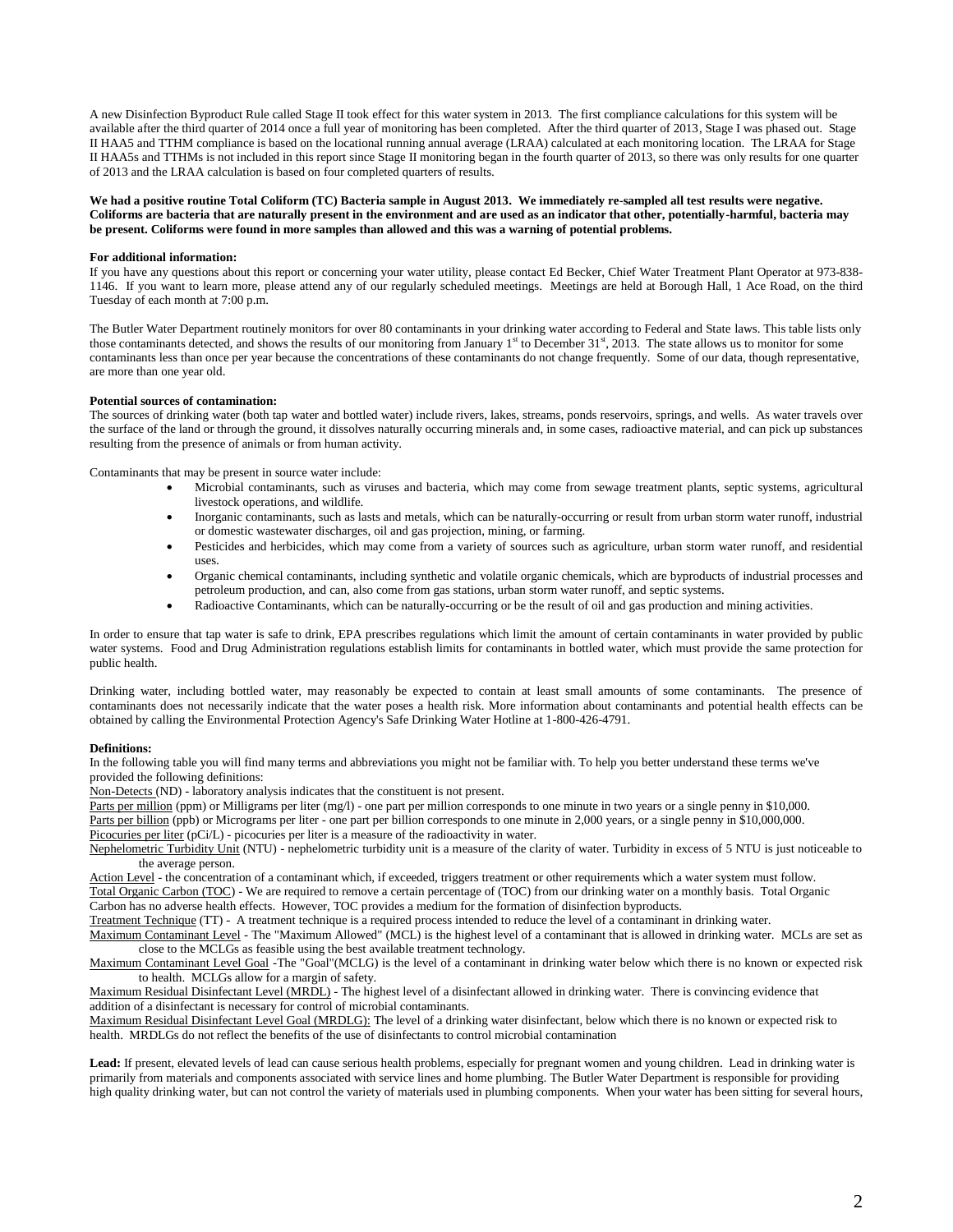you can minimize the potential for lead exposure by flushing your tap for 30 second to 2 minutes before using water for drinking and cooking. If you are concerned about lead in your water, you may wish to have your water tested. Information on lead in drinking water, testing methods, and steps you can take to minimize exposure is available from the Safe Drinking Water hotline or at http:www.epa.gov/safewater/lead.

## **To ensure the continued quality of your water:**

We treat our water in several ways. We filter, add alum and caustic soda to promote clarity and control pH, and we add a small amount of chlorine to disinfect, as a precautionary measure. We use polyphosphate to protect residential plumbing.

### **Waivers:**

The Safe Drinking Water Act regulations allow monitoring waivers to reduce or eliminate the monitoring requirements for asbestos, volatile organic chemicals and synthetic organic chemicals. Our system received a monitoring waiver for synthetic organic chemicals.

### **We at the Butler Water Department work hard to provide top quality water to every tap. We ask that all our residents help us protect our water sources, which are the heart of our community, our way of life and our children's future. Please call our office if you have questions.**

## **Butler Water Department- PWSID # 1403001**

Butler Water Department is a public community water system consisting of 0 well(s), 0 wells under the influence of surface water, 1 surface water intake(s), 0 purchased ground water source(s), and 1 purchased surface water source(s).

This system's source water comes from the following aquifer(s) and/or surface water body(s) (if applicable): Kakeout Reservoir

This system purchases water from the following water system(s) (if applicable): PVWC

## **Susceptibility Ratings for Butler Water Department Sources**

The table below illustrates the susceptibility ratings for the seven contaminant categories (and radon) for each source in the system. The table provides the number of wells and intakes that rated high (H), medium (M), or low (L) for each contaminant category. For susceptibility ratings of purchased water, refer to the specific water system's source water assessment report.

The seven contaminant categories are defined at the bottom of this page. DEP considered all surface water highly susceptible to pathogens, therefore all intakes received a high rating for the pathogen category. For the purpose of Source Water Assessment Program, radionuclides are more of a concern for ground water than surface water. As a result, surface water intakes' susceptibility to radionuclides was not determined and they all received a low rating.

**If a system is rated highly susceptible for a contaminant category, it does not mean a customer is or will be consuming contaminated drinking**  water. The rating reflects the potential for contamination of source water, not the existence of contamination. Public water systems are required to monitor for regulated contaminants and to install treatment if any contaminants are detected at frequencies and concentrations above allowable levels. As a result of the assessments, DEP may customize (change existing) monitoring schedules based on the susceptibility ratings.

|                                 | Pathogens |   | <b>Nutrients</b> |   | <b>Pesticides</b> |         |   | <b>Volatile</b><br>Organic<br><b>Compounds</b> |   | <b>Inorganics</b> |   |   | <b>Radionuclides</b> |   |   | Radon |   |   | <b>Disinfection</b><br><b>Byproduct</b><br><b>Precursors</b> |   |   |   |   |   |
|---------------------------------|-----------|---|------------------|---|-------------------|---------|---|------------------------------------------------|---|-------------------|---|---|----------------------|---|---|-------|---|---|--------------------------------------------------------------|---|---|---|---|---|
| Sources                         | H         | M | L                | H | M                 | L       | H | M                                              | L | H                 | M | L | H                    | M | L | H     | M | L | H                                                            | M | L | H | M | L |
| Wells - 0                       |           |   |                  |   |                   |         |   |                                                |   |                   |   |   |                      |   |   |       |   |   |                                                              |   |   |   |   |   |
| $GUDI - 0$                      |           |   |                  |   |                   |         |   |                                                |   |                   |   |   |                      |   |   |       |   |   |                                                              |   |   |   |   |   |
| Surface<br>water<br>intakes - 1 | 1         |   |                  |   |                   | ×,<br>л |   |                                                |   |                   |   |   |                      | л |   |       |   | и |                                                              |   |   |   |   |   |

**Pathogens:** Disease-causing organisms such as bacteria and viruses. Common sources are animal and human fecal wastes.

**Nutrients:** Compounds, minerals and elements that aid growth, that are both naturally occurring and man-made. Examples include nitrogen and phosphorus.

**Volatile Organic Compounds:** Man-made chemicals used as solvents, degreasers, and gasoline components. Examples include benzene, methyl tertiary butyl ether (MTBE), and vinyl chloride.

**Pesticides**: Man-made chemicals used to control pests, weeds and fungus. Common sources include land application and manufacturing centers of pesticides. Examples include herbicides such as atrazine, and insecticides such as chlordane.

**Inorganics:** Mineral-based compounds that are both naturally occurring and man-made. Examples include arsenic, asbestos, copper, lead, and nitrate.

**Radionuclides:** Radioactive substances that are both naturally occurring and man-made. Examples include radium and uranium.

**Radon:** Colorless, odorless, cancer-causing gas that occurs naturally in the environment. For more information go to http://www.nj.gov/dep/rpp/radon/index.htm or call (800) 648-0394.

**Disinfection Byproduct Precursors**: A common source is naturally occurring organic matter in surface water. Disinfection byproducts are formed when the disinfectants (usually chlorine) used to kill pathogens react with dissolved organic material (for example leaves) present in surface water.